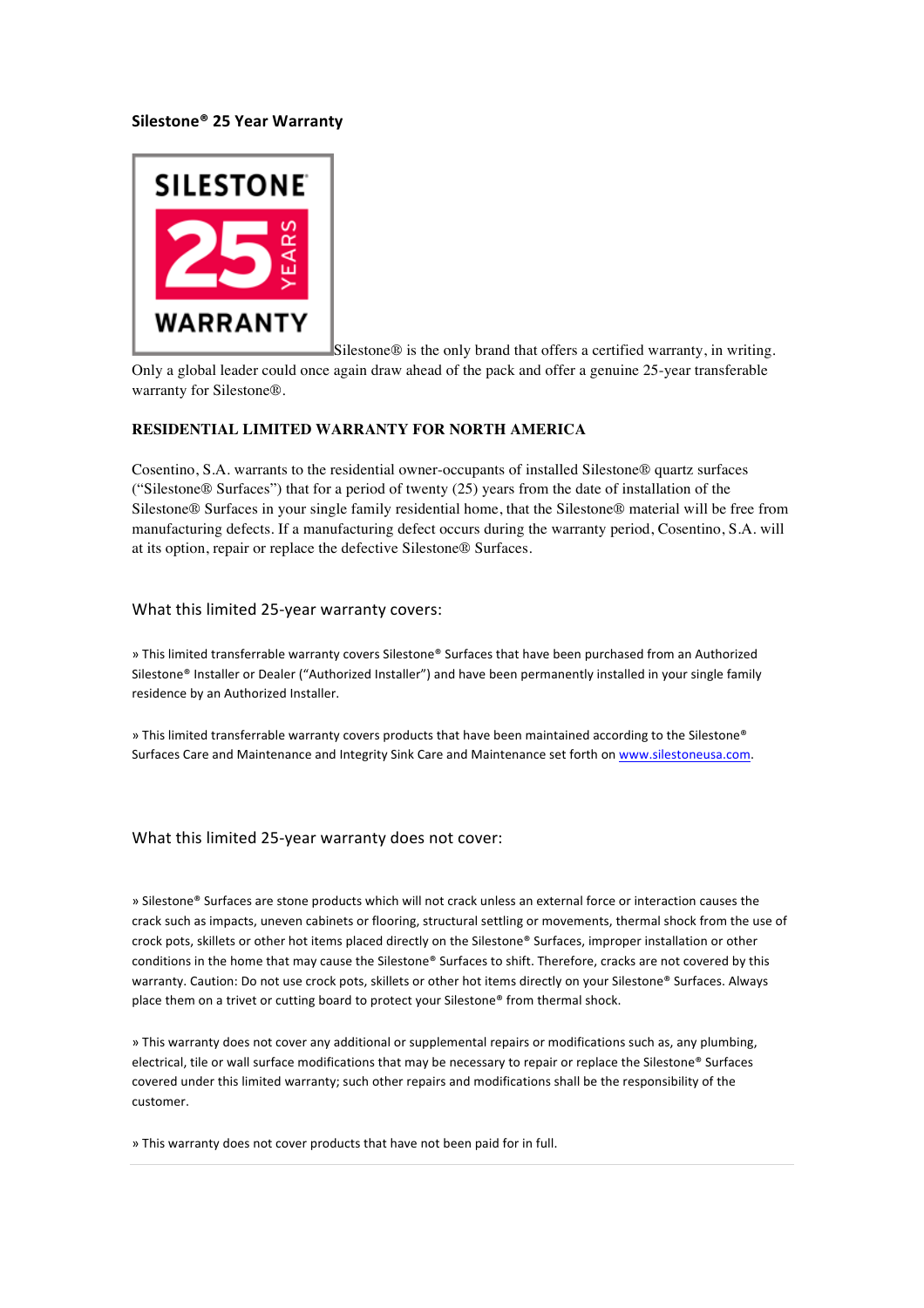» This warranty does not cover products exposed to abnormal use or conditions or abuse in any way. "Abnormal use or conditions" includes, but is not limited to, damage from mishandling or misuse, damage from excessive heat, scorching or exposure to weather conditions, exposure to ultraviolet light, physical or chemical abuse, acid etching, staining or damage from improper care and maintenance or damage from chipping, cracking, impact damage or breaking due to customer abuse.

» Silestone® Surfaces are intended to have a natural and non-uniform appearance, thus this limited warranty does not cover any variances in color, shade, particle structure or gloss level.

» This warranty does not cover products that you, the customer, decide you do not like after installation due to color, edging styles or other opinions based on personal preference.

» This warranty does not cover seam appearance or performance.

» This warranty does not cover temporary marks on the Silestone® products including but not limited to metal marks, fingerprints or smudges or other temporary marks made by household utensils.

» This warranty does not cover "commercial uses" of the Silestone® products. "Commercial uses" include but are not limited to use in commercial buildings such as retail stores, restaurants, offices, hotels, or apartment complexes.

» This warranty does not cover outdoor uses.

» Cosentino, S.A. is not responsible for damage or injury caused in whole or in part by acts of God, job site conditions, architectural and engineering design, structural settling or movement, acts of vandalism, or accidents.

» This warranty shall apply to Silestone® Integrity Sinks that have been installed with your Silestone® Surfaces ("Integrity Sinks"), except however, this warranty for Integrity Sinks does not cover normal wear and tear that occurs over time including but not limited to minor dents and scratches from pots and pans, cuts and nicks, scuff marks, chipping, pouring boiling water without cold water, use of dry ice or any other uses that do not comply with the Care and Maintenance for Integrity Sinks.

## REGISTRATION, ACTIVATION, TRANSFERING AND OBTAINING SERVICE:

To activate vour registered warranty, or to obtain a Transfer of Ownership form, please visit www.cosentinowarranty.com or call or write to Cosentino, S.A.'s North American distributor at the phone number or address below. You must activate your warranty within sixty (60) days of installation to be eligible under this warranty. To transfer this warranty, you must complete, sign and send the Transfer of Ownership form to cs@cosentinogroup.net within sixty (60) days of the transfer of your home. To obtain the best service under this warranty, contact the source from whom the Silestone® Surfaces was originally purchased. In order to obtain service under this warranty, you must permit Cosentino North America's authorized agents to inspect your Silestone® Surfaces at vour residence. You must reasonably cooperate with the Authorized Installer and Cosentino North America's agents in the efforts to service this warranty. For more information about this warranty, please visit www.cosentinowarranty.com. For additional information contact:

Cosentino S.A. Silestone® Quartz Surfaces 2245 Texas Drive, Suite 600 Sugar Land, TX 77479 USA Attn: Warranty Administrator